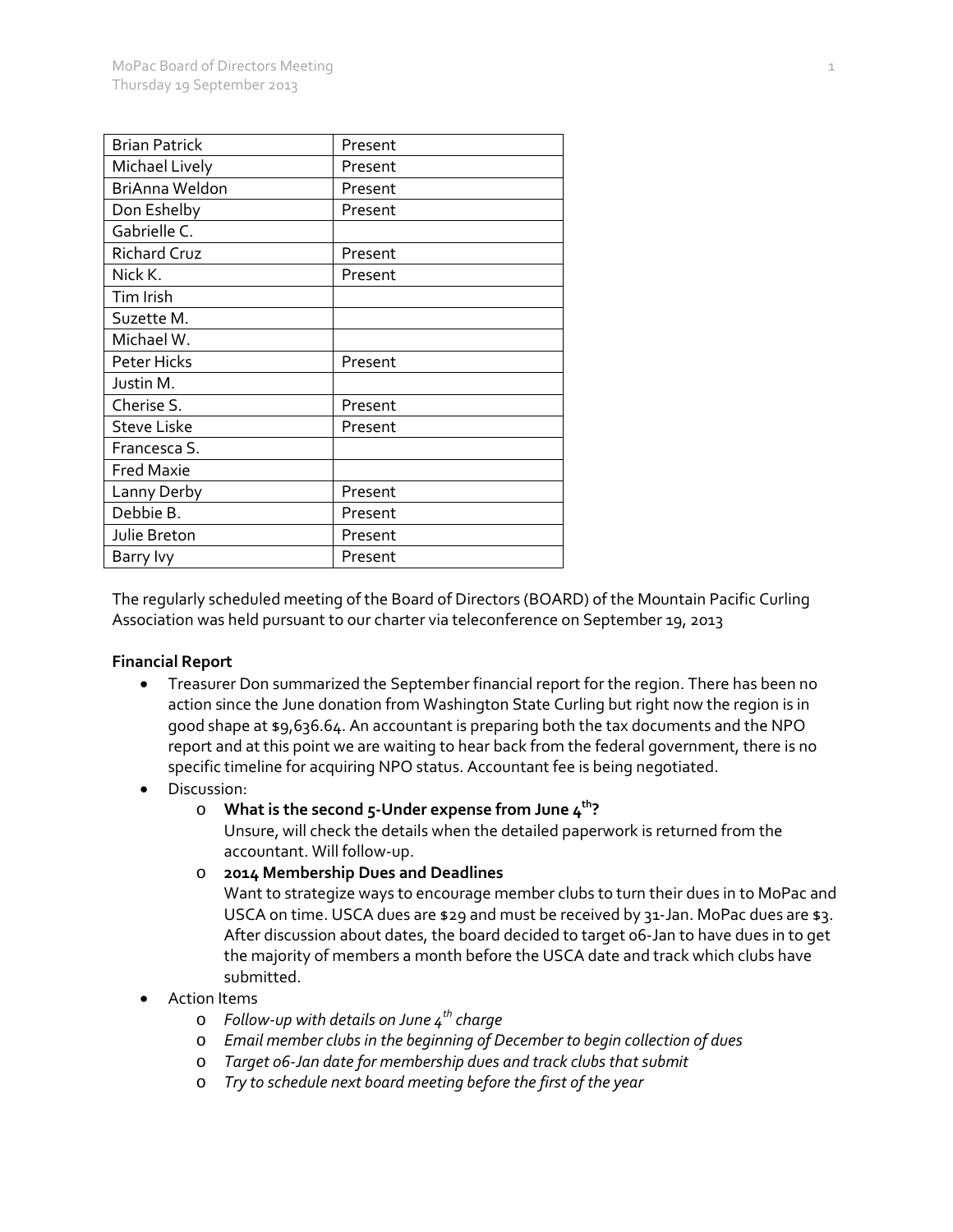### **Competition Committee – MoPac Playdowns**

- Dates and deadlines for all Playdowns have been announced Deadlines: Mens/Womens - 10/31, Mixed 11/30. These deadlines are intentionally before USCA deadlines as we are collecting MoPac and USCA fees internally. The early deadline dates also allow teams and the competition committee to prepare. Dates: Men's: 12/5-8/13; Women's: 12/13-15/13; Mixed: 1/10-12/14 (all at Evergreen CC)
- USCA fee is \$360, (\$320 early). MoPac fee hasn't been set yet.
- Team limitations were discussed. Theoretically there is no limit but logistically it would be difficult to have more than 20 teams in a 4-day tournament. The competitions committee believes there will be about 13 men's entry and has request that clubs internally rank their own teams.
- The Competition Committee wants to purchase equipment to run the World Curling Federation timing system during the Playdowns at it is one of the biggest surprises at nationals. Timing equipment should be portable to use at the various MoPac events. At Playdowns, the timing stations would be run by (a) volunteers from the host club or (b) competitors (which worked successfully at Arena Nationals 2013) with a training session before the first draw. A 5-7 minute buffer would be applied to make up for any errors and so players can get adjusted to the timing system; thus, teams could be penalized if they go over time. A request for donations was sent out using Facebook with limited results
	- o *Motion: To spend up to 1200 to purchase 4 laptops and 4 external monitors for timing equipment that would travel to MoPac facilities for competitions (Michael, Seconded – Barry)*
		- Don thinks its doable and reasonable
		- May be more difficult to find timing staff than to fund it
		- **Cost may fluctuate if they receive donations**
		- **Approved**
- **Action Items**
	- o *Send out a formal email with MoPac playdown information to club presidents and MoPac directors; will include link to timing software*
	- o *Further discussion of over-time penalties for teams*
	- o *Logistics of timing equipment (wired v. wireless, software, training, volunteer coordination)*

## **WCVA Grant Update (Evergreen CC)**

- Evergreen CC was awarded a \$13,000 from Washington County Visitors Association and needs to come up with \$7,000 in matching funds. So far they have spent money on stone running surface and striking bands resurfacing (under \$10,000 for all four sets at Thompsons), a new measuring device and biter-measurer, and Ice King blade and nipper sharpening. They plan to spend money on various training devices that will encourage curlers from all over the region to come and train at Evergeen CC such as: speed trap (3-laser rock speed analysis), camera and Dartfish software, mirror and laser (on-broom targeting). They also want to improve their warm room and bar area. They hope that MoPac can kick in some funds to help match the original WCVA grant as the training devices have the potential to serve and increase the skills of the entire region.
- **Discussion** 
	- o Talk to Kim at USCA for potential Dartfish software discounts
	- o There is some concern about establishing a pattern to fund every clubs improvements and making sure that MoPac membership dues and other moneys are being spent in ways that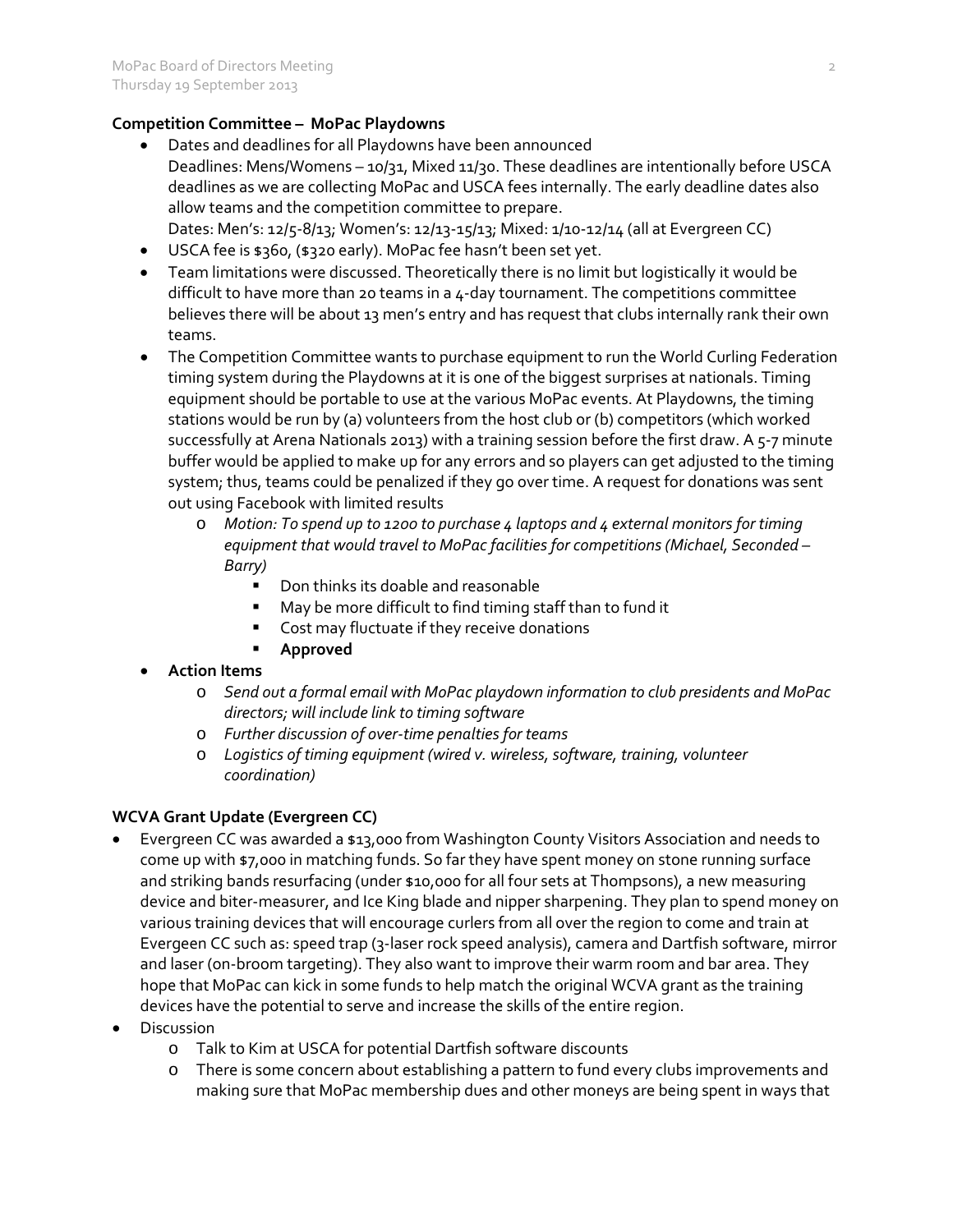benefit as members as possible. Various options to support Evergreen were discussed: kicking in a smaller amount of money; regional fundraiser/training clinic/camp at Evergreen (in conjunction with Playdowns and at other times); and discounted ice rates if MoPac members want to come up and use equipment and ice time. Generally, we feel they should be supported in some way.

- o **What is the time frame?** Evergreen is probably going to purchase the equipment and hope some of it is reimbursed
- o **How many curlers are currently coming to Evergreen?** Outside of Playdowns and bonspiels not many curlers are coming up. This may change because the training conditions have significantly improved. Some members of SFBAAC want to join as associates of Evergreen CC so they can practice at a low-rate.
- Action Items:
- *Evergreen to put together a formal proposal to send to directors for action.* Proposal should be directed specifically to the competitiveness of the region and creation of a training facility. Several items can be on the list and the Board can choose to approve none, some, or all of them. MoPac would be able to use the equipment at low- or nominal cost if they choose to fund. MoPac will be more active in recruiting and making sure the region gets the full benefit if they choose to fund. Vote electronically after we receive the proposal.

## **USCA Updates**

Nick and Gabrielle just attended the National meeting that occurs twice a year and has a series of updates from USCA.

- Jerome Larson has been elected to the USCA Hall of Fame
- High Performance program was voted through. National teams will collect OEM points throughout the year in a competitive circle instead of being selected out of one event.
- US may host the 2018 World Championships
- Arena Club Championship was successful and has been adopted as a USCA event. There will be some rule changes on team composition for 2014.
- The College Championship was successful and has been adopted as a USCA event. College teams collect points throughout the season and will be invited to the March 2014 event.
- There is a new region from the formerly At-Large states (Texas, Colorado, Oklahoma, New Mexico, Lousiana, Missouri, Nebraska, and Wyoming) will make up the Mid-America Region.
- There will be a members assembly meeting in September 2014. Potentially will include classes, a bonspiel, and a big curling meeting. Look for more information in the late spring.
- Loans/Grants Update: Triangle CC (NC) was approved for a loan; Denver CC (CO) is breaking ground west of Denver and expects to be ready for the 2014-15 season; Coyotes CC (AZ) declined their loan and have rented a warehouse. They expect to be up and running near the Olympics.; There is going to be a new loan program for ice scraper acquisition similar to the 5-year stone program.
- There is new officiating info that is going to trickle down
- USCA has a new website
- There isn't new news on USCA governance changes. Same ideas are being pushed forward. There was discussion against the current governance changes from multiple sources.
- Growth & Development update: There is a new staff member with Kim (Kristi) and that indicates that there are spending on membership services. USCA is going to hire a full time fundraiser.
- New Level 1 Instructors class: MoPac representatives went through the camp. Level 1 instructors classes will be taught by master instructors and organized by USCA. Member clubs should call